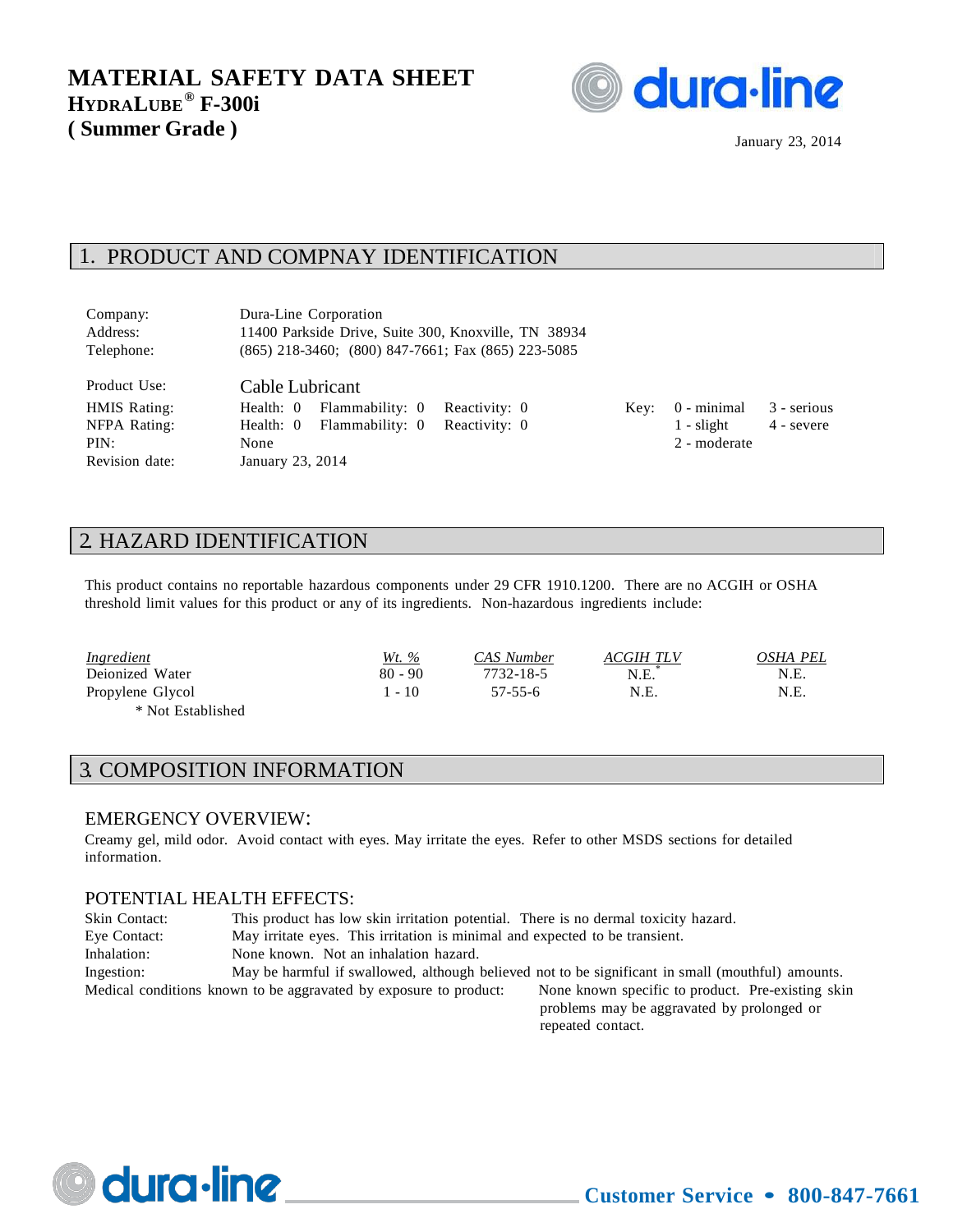### 4. FIRST-AID MEASURES

| Skin Contact: | Wash with soap and water. Get medical attention if irritation persists.                                                                   |
|---------------|-------------------------------------------------------------------------------------------------------------------------------------------|
| Eyes:         | In case of contact, immediately flush with plenty of water for at least 5 minutes and get medical                                         |
|               | attention if irritation persists.                                                                                                         |
| Inhalation:   | No first aid expected to be required. Not an inhalation hazard.                                                                           |
| Ingestion:    | Do not induce vomiting. Slowly dilute with 1 or 2 glasses of water or milk and seek medical                                               |
|               | attention. Never give anything by mouth to an unconscious person.                                                                         |
|               | NOTE: In all severe cases, contact physician immediately. Local telephone operators can furnish number of regional poison control center. |

## 5. FIRE FIGHTING MEASURES

| Conditions of Flammability:           | None.                                                                                            |
|---------------------------------------|--------------------------------------------------------------------------------------------------|
| Flash Point:                          | None.                                                                                            |
| Flammable Limits in Air:              | Product is not flammable.                                                                        |
| Extinguishing Media:                  | Carbon dioxide, foam water spray, dry chemical.                                                  |
| Special Fire Fighting Procedures:     | Keep containers cool with water spray.                                                           |
| <b>Hazardous Combustion Products:</b> | Smoke, soot, oxides of carbon if engulfed in a fire.                                             |
| Unusual Fire Hazards:                 | Plastic packaging, if used, will burn if engulfed in a fire. Self-containing air masks should be |
|                                       | used to enter a smoky area in the event of a fire.                                               |

# 6. ACCIDENTAL RELEASE MEASURES

Material is extremely slippery. Spills should be cleaned immediately using suitable absorbent (clay, sand, dirt, etc.) or water wash-down. Oxidizing agents such as household bleach can be used to help eliminate the slippery character.

## 7. HANDLING AND STORAGE

Avoid eye contact. Avoid prolonged skin contact.

# 8. EXPOSURE CONTROLS / PERSONAL PROTECTION

Controls: None. Product requires no special ventilation. Personal Protection: Wear safety glasses to protect eyes. For repeated or prolonged skin contact, the use of impermeable gloves is recommended to prevent drying and possible irritation.

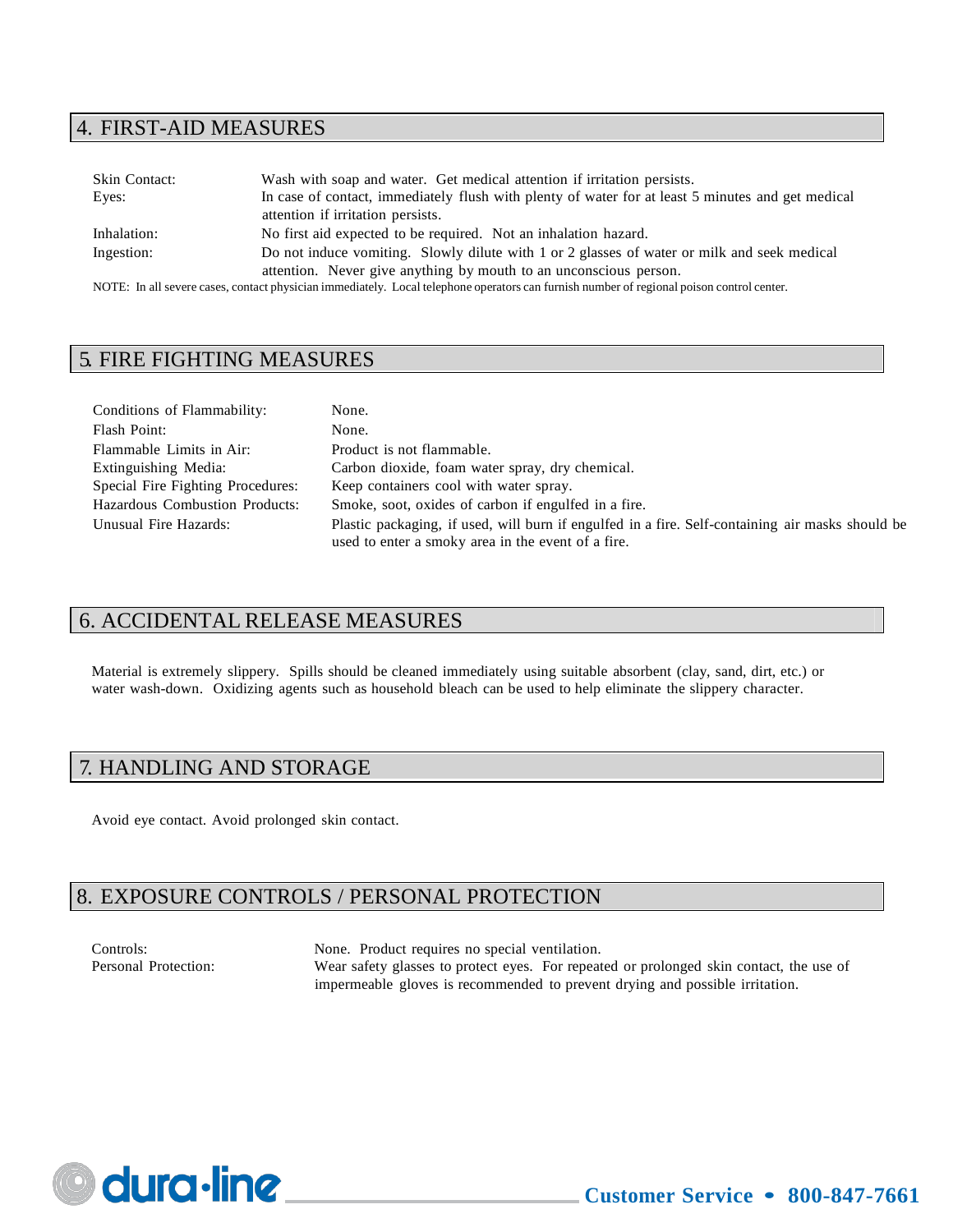# 9. PHYSICAL AND CHEMICAL PROPERTIES

VOC Content: Not determined

Initial Boiling Point (bulk): 212 °F (100 °C) Vapor Pressure: Approx. 18 mmHg (water) Percent Volatile:  $> 90\%$  (vol.) Vapor Density (air = 1):  $> 1$ Density/ Sp. Gravity: 8.1 lbs/gal (0.97 sp.g.) Evaporation Rate (nBu Ac = 1): Much less than 1 Water Solubility: Completely soluble Appearance: Creamy gel pH:  $7 - 8$  Odor: Neutral odor

## 10. STABILITY AND REACTIVITY

| Stability:                            | Stable. |
|---------------------------------------|---------|
| Incompatibility (Materials to Avoid): | Avoid   |
| Hazardous Polymerization:             | Will no |
| Hazardous Decomposition Products:     | Soot. c |
| Conditions to Avoid:                  | None k  |

bid exposure to materials that react with water. I not occur. t, oxides of carbon if heated to combustion temperature. e known.

# 11. TOXICOLOGICAL INFORMATION

| Carcinogenicity:       | Contains no known or suspected carcinogens listed with OSHA, IARC, NTP, or ACGIH.                   |
|------------------------|-----------------------------------------------------------------------------------------------------|
| Threshold Limit Value: | Unknown.                                                                                            |
| WHMIS Information:     | According to available information, the ingredients have not been found to show reproductive        |
|                        | toxicity, teratogenicity, mutagenicity, skin sensitization, or synergistic toxic effects with other |
|                        | materials.                                                                                          |

### 12.ECOLOGICAL INFORMATION

Eco toxicological Information: No data at this time. Chemical Fate Information: No data at this time.

### 13. DISPOSAL CONSIDERATIONS

Disposal should be made in accordance with federal, state, and local regulations. Bury in approved landfill, or incinerate in approved incinerator according to federal, state, and local regulations.

RCRA: Not a hazardous waste. U.S. EPA Waste Number: None.